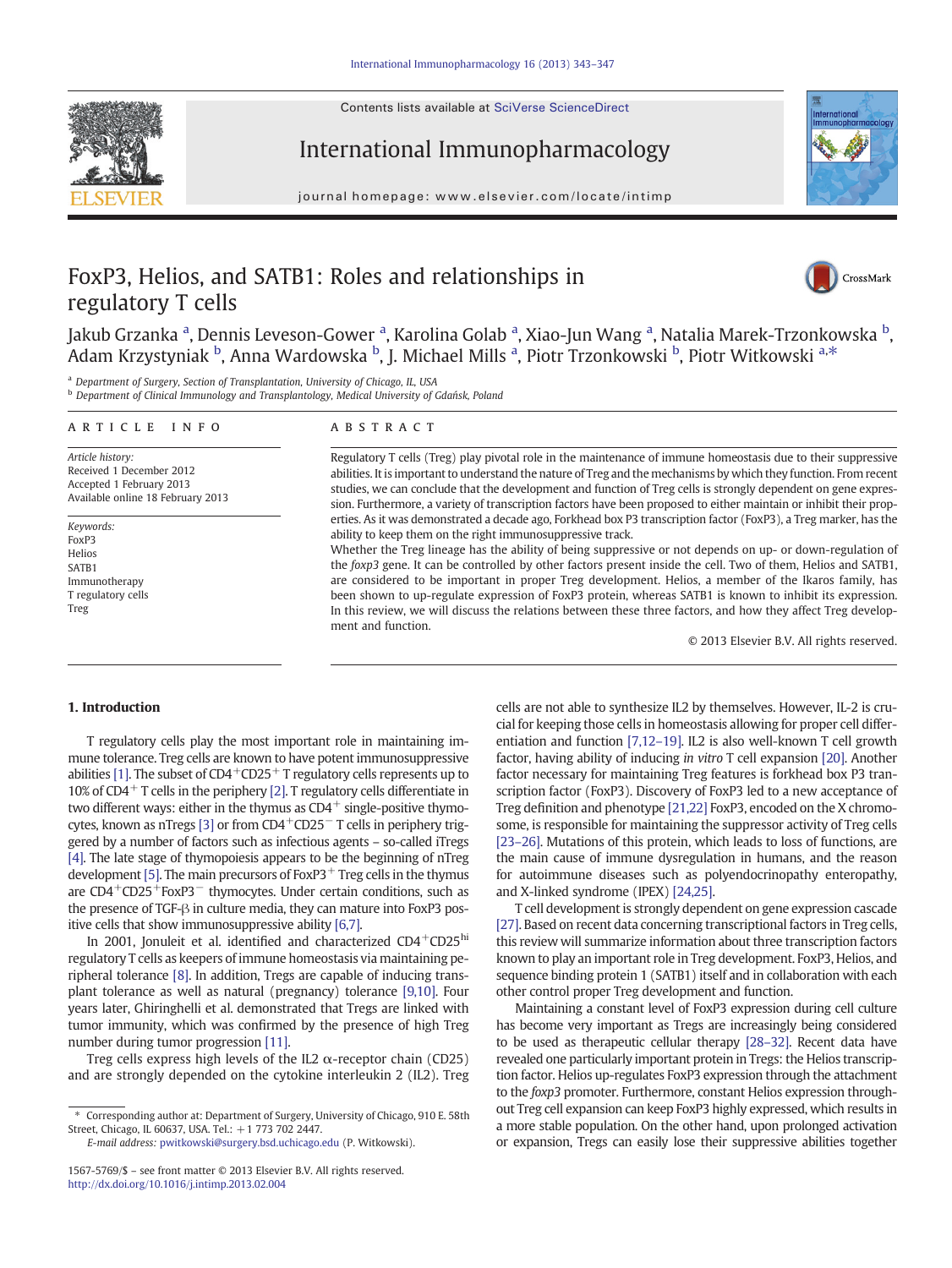with lower FoxP3 expression [\[33\]](#page-3-0). One of the mechanisms responsible for that is associated with another transcription factor SATB1, which demonstrates relevant influence on the foxp3 promoter. It is known that presence of SATB1 represses the expression of FoxP3 protein, which results in inhibition of Treg suppressive abilities [\[33\].](#page-3-0) Ability to control those mechanisms at a molecular level can be considered as a new therapeutic strategy for people suffering from autoimmune or inflammatory diseases.

### 2. FoxP3

Forkhead box P3 protein is the principle Treg transcription factor and lineage-specific marker [\[3,22,34\].](#page-3-0) The main function of FoxP3 is to keep the cells on right developmental pathway towards a regulatory phenotype. Expressed mostly in CD4<sup>+</sup>CD25<sup>hi</sup> cells, it is required for the suppressive abilities of Tregs [3,21–[23,35,36\].](#page-3-0) Stable expression of FoxP3 is necessary for appropriate Treg cell development via a transcriptional and functional program [\[37\]](#page-3-0). In addition, it was shown that FoxP3 stabilizes the Treg cell lineage during expansion [\[33\].](#page-3-0) It has been revealed in a number of animal models using scurfy mice that the deficiency in FoxP3 leads to development of lethal autoimmune syndromes due to the deficiency of functional Tregs [\[21,35\]](#page-3-0). The scurfy mutant mice are genetically similar to humans with IPEX disease. The scurfy mutation disrupts FoxP3 gene expression, effectively switching off T regulatory cell development.

FoxP3 belongs to the P family of the forkhead (FKH) box transcription factors, which are characterized by having a strongly conserved wingedhelix DNA-binding domain [\[38\]](#page-3-0). To better understand the structure of FoxP3, how immune diseases may affect the protein on a molecular level, and which mutations may cause functional changes of FoxP3 itself, a study on FoxP3 protein derived from IPEX patients was conducted. Changes within the leucine zipper or FKH DNA-binding domain within the FoxP3 protein were found to have the strongest effect alternating its function [\[39\].](#page-3-0)

Further analysis on the molecular level revealed the mechanisms of transcriptional control of the FoxP3 locus and how alterations of this control may affect Treg functions. In 2006, Mantel et al. characterized the human foxp3 promoter, which is highly conserved between humans, rats, and mice [\[40\]](#page-3-0). They found that the foxp3 locus contains three conserved non-coding sequences (CNS) that play the role as transcription enhancers. Each sequence is engaged in different signaling pathways [41–[43\].](#page-3-0) CNS1 refers to TGF-β signaling elements. It contains binding sites for NFAT and Smad transcription factors. In addition, CNS1 plays a major role in TGF-β related induction of FoxP3 in iTregs [\[42\]](#page-3-0). As a consequence,  $CD4^+$  cells can be matured into Tregs if they are cultured in the presence of TGF-β [\[44\].](#page-3-0) In contrast to iTregs, involvement of the T-cell receptor (TCR) rather then TGF-β is crucial for nTreg development,[\[45\].](#page-3-0) The next sequence, CNS2, is activated by TCR expression as well as by IL-2. It contains CpG islands and CREB [\[41\]](#page-3-0), STAT5, and RUNX (Runt-related transcription factor) binding sites [\[46\]](#page-3-0). Zheng et al. showed that CNS2 is essential for FoxP3 expression in mature nTregs [\[43\]](#page-3-0). This is not surprising since the transcription factor STAT5 was established to be necessary for Treg development via a IL-2Rβ-dependent pathway [\[47\].](#page-3-0) Klunker et al. revealed that FoxP3 expression in  $CD4<sup>+</sup>$  T cells also depends on two other transcription factors, RUNX1 and RUNX3; they found RUNX1 and RUNX3 biding sites in the foxp3 promoter and the evidence that TGF-β induces expression of RUNX1 and RUNX3, which in turn bind to aforementioned sites in this promoter, and up-regulate FoxP3 expression [\[48\].](#page-3-0)

Whether Tregs are generated in the periphery or the thymus strongly depends on CNS3. It contains a biding site for the transcription factor c-Rel [\[43\].](#page-3-0) This transcription factor, which is activated in response to TCR and CD28 triggering, was found to engage CNS3's regulatory elements to facilitate FoxP3 expression. In addition, c-Rel deficiency results in impaired Treg differentiation.

Study on inflammatory hypoxia revealed further pathways of FoxP3 transcriptional control. Analysis of hypoxia-inducible factor (HIP)-1 $\alpha$  demonstrated that it promotes FoxP3 expression, as an

anti-inflammatory mechanism preventing tissue damage in low oxygen availability conditions [\[49\].](#page-3-0) Data shows that HIF-1 $\alpha$  binds directly to the foxP3 promoter and that under HIF-1 $\alpha$ -deficient conditions, Tregs have impaired suppressive ability.

According to Polansky et al., another factor plays an important role in maintaining stable FoxP3 expression: Treg-specific demethylated region (TSDR) in foxp3 locus [\[50\]](#page-3-0). Their results demonstrated the importance of the demethylation in CpG motifs within the TSDR for FoxP3 to be expressed. Four CpG motifs with binding sites for important transcription factors, such as CREB and NF-κβ were found to be especially crucial for the transcriptional activity of the TSDR. In a subsequent study, Polansky et al. proposed Ets-1 as a part of the protein complex that binds only to demethylated TSDR promoting stable FoxP3 expression throughout the Treg lineage [\[50\].](#page-3-0)

We can conclude that a large number of factors are involved in the control of FoxP3 expression, with undoubtedly more to be discovered. This gives us very wide field of possibilities to control Treg activity via all these mechanisms as a part of immunotherapy.

Nevertheless, Treg activity can be also controlled via posttranslational mechanisms, such as acetylation [\[51,52\]](#page-3-0). Recent data have shown that FoxP3 is an acetylated protein and belongs to a large nuclear complex. The level of FoxP3 acetylation can be increased by TGF-β treatment. It was presented that FoxP3 in acetylated form binds to active sites on chromatin in human T cells. In that case, FoxP3 together with nuclear complex acts like passive transcriptional repressor associated for instance with nuclear factor of activated T cells. It was demonstrated that FoxP3 is able to actively repress transcription by recruiting histone/ protein acetylotransferases (HATs) whereas histone/protein deacetylases (HDAC) inhibitors reversed this effect. Since acetylation is an enzymatic reaction, it was proposed to find enzymatic factors pivotal for FoxP3 mediated transcriptional repression. Modulating the activity of FoxP3 may have possible clinical consequences. Knowing that Tregs maintain tumor immunity and play a negative role during cancer development [\[53,54\]](#page-3-0) it was suggested that down-regulation of Treg activity can serve as a potential anti-cancer treatment, by focusing on inhibition of particular HAT enzymes [\[55\].](#page-3-0)

## 3. Helios

Helios transcription factor was suggested to play an important role in T regulatory cells after intense studies carried out with microarrays [\[3,56,57\].](#page-3-0) It was proposed to be a good marker for discriminating nTregs (i.e. thymic-derived) from iTregs (i.e. induced in the periphery) [\[58\].](#page-3-0) However, recently conducted antigen-specific studies demonstrated Helios to be expressed in also iTregs induced in vivo. In addition, it was also suggested that expression level of Helios correlates with Treg function rather then with degree of Treg activation [\[59\]](#page-3-0).

Helios belongs to Ikaros family and shows a relatively high expression level in Tregs. Members of this family are characterized as DNA binding proteins containing two zinc finger N-terminal domains (highly conserved) and protein binding domain (C-terminal) [\[60\].](#page-3-0) Results from 2010 demonstrated that Helios up-regulates FoxP3 by binding to the foxp3 promoter [\[61\]](#page-3-0). This led to increased interest in Helios.

Experiments with Treg cells nucleofected with Helios siRNA revealed that partially silenced Helios expression results in decreased FoxP3 levels [\[61\].](#page-3-0) Time course studies showed that level of stable Helios expression decreases in the absence of exposure to low doses of high-affinity peptide antigen stimulating TCR. In addition, changes of Helios expression prelude changes of FoxP3 in Tregs [\[59\].](#page-3-0) On the other hand, overexpression of Helios in  $CD4^+$  T cells induces apoptosis, which could be an interesting aspect in the oncology field. Since Tregs can promote tolerance to tumors, manipulation with artificial, endogenous-like factors that are able to cause Tregs apoptosis may be an effective anti-tumor strategy. Overexpression of Helios protein leads to the apoptosis of Tregs and promote the rejection of tumors. Experiments conducted by the same group,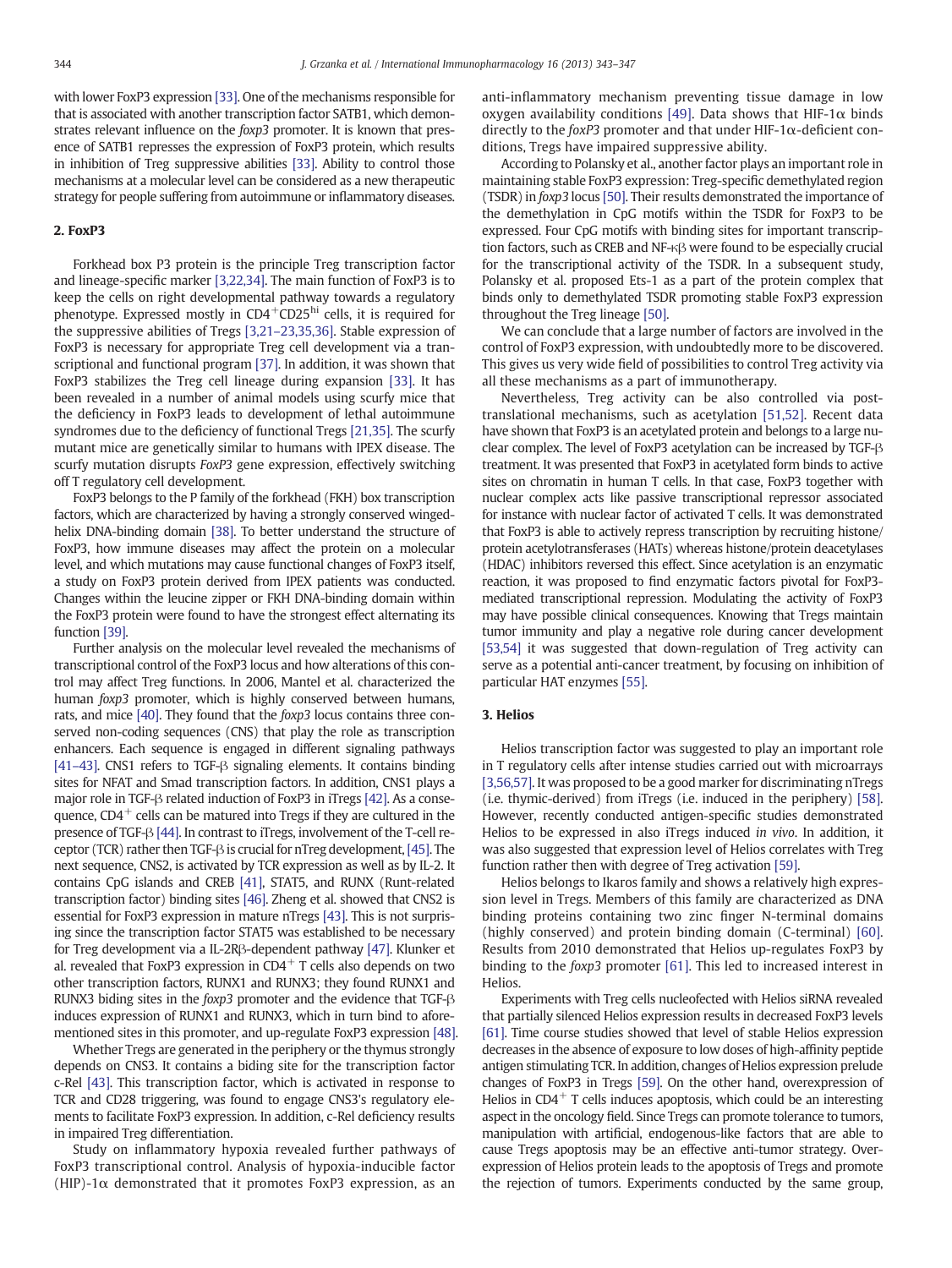<span id="page-2-0"></span>Getnet et al. [\[61\],](#page-3-0) revealed that the mechanism of Helios attachment to the FoxP3 promoter is based on binding to two binding sites. Moreover, as suggested before, a low level of Helios protein can affect the suppressive ability of Tregs. Therefore artificial lowering in Helios protein levels could also be used in tumor immunotherapy.

FoxP3 as well as Helios $^+$  are intracellular markers and cannot be used for Tregs sorting and physical separation that could potentially be used to isolate Tregs for clinical therapy. However, experiments based on cell surface receptors carried out by Zabransky et al. showed a new possibility [\[62\].](#page-3-0) They demonstrated that gating on  $CD103+GITR+$  expressing cells allows to isolate pure  $FoxP3$ <sup>+</sup>Helios<sup>+</sup> cell population. Furthermore, it has also been confirmed by other studies that  $CD4^+CD25^{\text{hi}}CD103^{\text{+}}GITR^+$ (Helios $^+$  enriched) Treg cells present more suppressive abilities then just  $CD4^+CD25^{\text{hi}}$  Tregs [\[59](#page-3-0)–61]. Further analysis after performance of suppressive assays showed superb suppressive abilities exerted by Helios<sup>+</sup> cells, suggesting Helios as a new marker of fully suppressive Tregs. To check the suppression activity, the suppression of T effector (Teff) cells proliferation by Tregs was measured, comparing Helios enriched  $(CD103+GITR^+)$  versus  $CD4+CD25+$  bulk Tregs. Results demonstrated that  $CD103^+GITR^+$  cells had far better suppressive capabilities then  $CD4+CD25+$  cells even at 1:25 ratio (Treg:Teff). To provide further proof of the previous results, the team also compared  $CD4^+CD25^+$ CD103<sup>+</sup>GITR<sup>+</sup> with CD4<sup>+</sup>CD25<sup>+</sup>CD103<sup>-</sup>GITR<sup>low</sup> or with CD4<sup>+</sup>CD25<sup>+</sup> CD103−GITR<sup>+</sup> Tregs. Results demonstrated increased suppressive abilities of CD4<sup>+</sup>CD25<sup>+</sup>CD103<sup>+</sup>GITR<sup>+</sup> over other tested cell populations. In spite of the data above, it is worth mentioning that a Helios knockout does not affect the number of Tregs in the periphery [\[58,61,63\]](#page-3-0).

The broad range of Treg functions and their potency as suppressors of the immune system makes them attractive as cellular products for immunotherapy. Therefore, it is important to establish a method of expansion that will allow the maintenance of their suppressive abilities throughout the expansion time. Experimental culture of  $FoxP3$ <sup>+</sup>Helios<sup>+</sup> Tregs with the addition of 25mer oligodeoxynucleotides of random sequence demonstrated prolonged, stable expression of these two transcription factors during the culture time. Such supplementation allows to keep constant levels of FoxP3 and Helios expression, improving the yield of the ex vivo expansion [\[64\].](#page-3-0) During further investigations with small molecules that possess the ability to maintain a  $FoxP3$ <sup>+</sup>Helios<sup>+</sup> subpopulation during the entire expansion, the authors were able to detect expression of TLR9 (Toll-like receptor 9) on the surface of Tregs; however in contrast to other studies they could not detect TLR8 or TLR7 expression [\[65\].](#page-3-0) Therefore, they proposed TLR9 agonist oligodeoxynucleotide (ODN) as a candidate for optimal small molecule allowing maintenance of high FoxP3 and Helios expression during Tregs culture. Experimental expansion with presence of TGF-β and TLR9 ODN revealed much higher frequency of  $FoxP3$ <sup>+</sup>Helios<sup>+</sup> cells in comparison to cells cultured with single factor or without ODN and TGF-β. Interestingly, after cell washing and re-stimulation following expansion without ODN and TGF-β, authors demonstrated that cells previously exposed to these two factors continuously presented the ability to maintain the  $FoxP3$ <sup>+</sup>Helios<sup>+</sup> phenotype [\[65\].](#page-3-0)

#### 4. SATB1

The balance between T effector and T regulatory cells is based on a transcriptional cascade triggered by the FoxP3 protein. Genome organizer sequence binding protein 1 (SATB1) plays a meaningful role in terms of transcriptional control in Treg cells.

SATB1 is approximately 800 amino acid long and contains three DNA-binding domains: two CUT domains and a homeodomain, that includes N-terminal end essential for recognition of the MAR DNA-binding domain [\[66\]](#page-4-0). It was shown that SATB1 has the ability to bind into matrix attachment regions (MARs), which control gene expression in maturating T-cells. For example, by recruiting HDAC to the MAR site within IL2R $\alpha$ , SATB1 can repress the expression of CD25 [\[67\].](#page-4-0) Experiments with SATB1-null mice demonstrated dysregulated CD25 expression, which led to mice phenotype characterized by smaller thymus and spleen in comparison to control animals.

Beyer et al. demonstrated that FoxP3 negatively regulates SATB1, which led the author to conclusion that lack of FoxP3 expression causes up-regulation of SATB1 [\[68\]](#page-4-0). It was demonstrated that FoxP3 acts as a transcriptional repressor, directly attaching to the SATB1 locus. What is more, it was demonstrated that releasing SATB1 from the control of FoxP3 by inhibiting FoxP3 from binding to the SATB1 promoter, might result in decreased suppressive function of Tregs. The described process leads to initiation of the transcriptional programs of T effector cells and the secretion of cytokines [\[68\].](#page-4-0)

Interestingly, as a relevant point for Treg cells, SATB1 also takes a part in the negative regulation of IL2Rα expression, as mentioned earlier [\[67,69\]](#page-4-0). However, it was also demonstrated that FoxP3 could indirectly suppress the expression of SATB1 through induction of miRNAs that bind to the SATB1 3' untranslated region (3′-UTR).

# 5. Other factors

Recent data indicate yet another important factor for Treg development. Ouyang et al. presented an additional early stage regulator for Treg development, forkhead box O 1 (Foxo1) [\[70\]](#page-4-0). In addition, they found that Foxo1 plays a pivotal role as a regulator of Treg function [\[70\]](#page-4-0). In addition to the Treg transcription factors mentioned in this review, physical and/or functional interactions have been demonstrated also for Eos, phosphorylated STAT3, IRF4, T-bet, GATA-3, RORγt, RORα and Foxo3 in Tregs [\[71](#page-4-0)–73]. These topics require further investigation.

### 6. Conclusion

Recent studies that were reviewed here have given us a huge scope of knowledge about the mechanisms regarding Treg differentiation on a molecular level, and increased our understanding of pathways that lead to Treg activation or inhibition. Nevertheless, still some questions remain. Discussion between groups concerning Helios as a tool for distinguishing nTregs from iTregs still exists. Furthermore, there is also a debate on the best way to isolate Tregs by flow cytometry; even though it is well-established to use the  $CD4^{\pm}CD25^{\text{hi}}$  phenotype, some groups propose new approach with the addition of  $CD103 + GITR +$  as a phenotype of sorted Tregs.

The transcription factor FoxP3 is indispensable for Tregs to possess suppressive abilities. Therefore, if one wants to culture Tregs for therapeutic use, it is very important to find conditions, which maintain FoxP3 expression. It is well known that TGF- $\beta$  can trigger CD4<sup>+</sup> differentiation into Tregs and that interleukin 2 is necessary to maintain a stable Treg cell lineage. New approaches have also been proposed such as the addition of oligonucleotides: cell culture medium enriched with 25mers can keep the FoxP3<sup>+</sup>Helios<sup>+</sup> cell phenotype across whole expansion. This highlights the importance of Helios protein in maintaining Tregs suppressive abilities and their function as immune suppressors.

#### Acknowledgements

This work was supported by Illinois Department of Public Health Grant — "Pancreatic Islet Transplantation" and Polish Ministry of Science and Higher Education (Grant no. NN402 353038 and NR13-0126-10/ 2011). The funding organizations had no role in the design or conduct of this research. The authors declare no conflicts of interest.

#### References

- [1] Sakaguchi S, Sakaguchi N, Asano M, Itoh M, Toda M. Immunologic self-tolerance maintained by activated T cells expressing IL-2 receptor alpha-chains (CD25). Breakdown of a single mechanism of self-tolerance causes various autoimmune diseases. J Immunol 1995;155:1151–64.
- [2] Holm TL, Nielsen J, Claesson MH. CD4 + CD25 + regulatory T cells: I. Phenotype and physiology. APMIS 2004;112:629–41.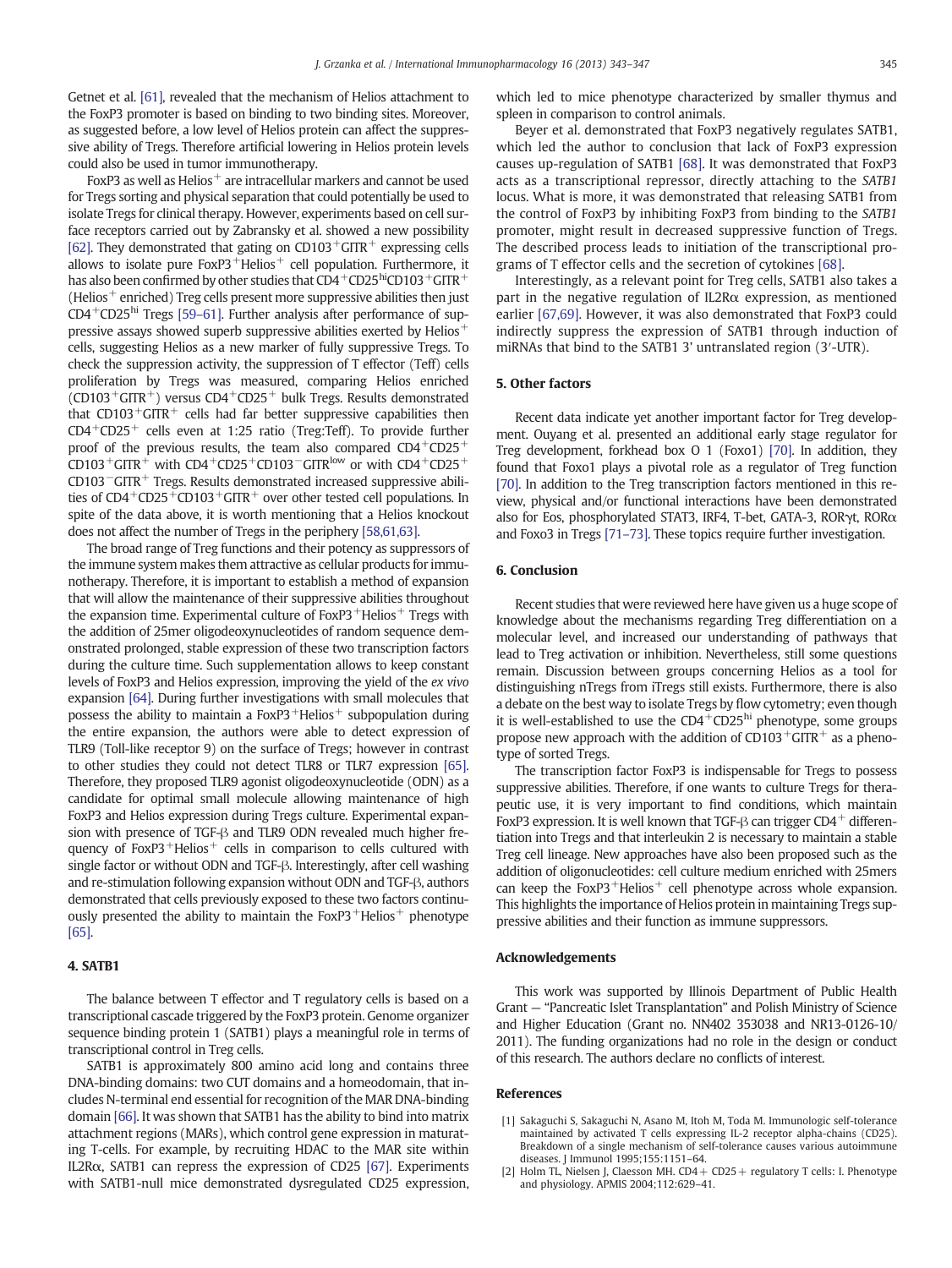- <span id="page-3-0"></span>[3] Fontenot JD, Rasmussen JP, Williams LM, Dooley JL, Farr AG, Rudensky AY. Regulatory T cell lineage specification by the forkhead transcription factor foxp3. Immunity 2005;22:329–41.
- [4] Chang CF, D'Souza WN, Ch'en IL, Pages G, Pouyssegur J, Hedrick SM. Polar opposites: Erk direction of CD4 T cell subsets. J Immunol 2012;189:721–31.
- [5] Lee HM, Hsieh CS. Rare development of Foxp3 + thymocytes in the CD4 + CD8 + subset. J Immunol 2009;183:2261–6.
- [6] Burchill MA, Yang J, Vang KB, Moon JJ, Chu HH, Lio CW, et al. Linked T cell receptor and cytokine signaling govern the development of the regulatory T cell repertoire. Immunity 2008;28:112–21.
- [7] Lio CW, Hsieh CS. A two-step process for thymic regulatory T cell development. Immunity 2008;28:100–11.
- [8] Jonuleit H, Schmitt E, Stassen M, Tuettenberg A, Knop J, Enk AH, Identification and functional characterization of human  $CD4(+)CD25(+)$  T cells with regulatory properties isolated from peripheral blood. J Exp Med 2001 Jun 4;193(11):1285–94.
- [9] Kang SM, Tang Q, Bluestone JA.  $CD4 + CD25 +$  regulatory T cells in transplantation: progress, challenges and prospects. Am J Transplant 2007;7:1457–63.
- [10] Xia G, Shah M, Luo X. Prevention of allograft rejection by amplification of Foxp3(+)CD4(+)CD25(+) regulatory T cells. Transl Res 2009;153:60–70.
- [11] Ghiringhelli F, Menard C, Terme M, Flament C, Taieb J, Chaput N, et al. CD4 + CD25+ regulatory T cells inhibit natural killer cell functions in a transforming growth factor-beta-dependent manner. J Exp Med 2005;202:1075–85.
- [12] Furtado GC, Curotto de Lafaille MA, Kutchukhidze N, Lafaille JJ. Interleukin 2 signaling is required for CD4(+) regulatory T cell function. J Exp Med 2002;196:851–7.
- [13] Malek TR, Yu A, Vincek V, Scibelli P, Kong L. CD4 regulatory T cells prevent lethal autoimmunity in IL-2Rbeta-deficient mice. Implications for the nonredundant function of IL-2. Immunity 2002;17:167–78.
- [14] Bensinger SJ, Walsh PT, Zhang J, Carroll M, Parsons R, Rathmell JC, et al. Distinct IL-2 receptor signaling pattern in CD4 + CD25 + regulatory T cells. J Immunol 2004;172:5287–96.
- [15] Thornton AM, Donovan EE, Piccirillo CA, Shevach EM. Cutting edge: IL-2 is critically required for the in vitro activation of  $CD4 + CD25 + T$  cell suppressor function. J Immunol 2004;172:6519–23.
- [16] Fontenot JD, Rasmussen JP, Gavin MA, Rudensky AY. A function for interleukin 2 in Foxp3-expressing regulatory T cells. Nat Immunol 2005;6:1142–51.
- [17] Setoguchi R, Hori S, Takahashi T, Sakaguchi S. Homeostatic maintenance of natural Foxp3(+) CD25(+) CD4(+) regulatory T cells by interleukin (IL)-2 and induction of autoimmune disease by IL-2 neutralization. J Exp Med 2005;201:723–35.
- [18] Tai X, Cowan M, Feigenbaum L, Singer A. CD28 costimulation of developing thymocytes induces Foxp3 expression and regulatory T cell differentiation independently of interleukin 2. Nat Immunol 2005;6:152–62.
- [19] Yu A, Zhu L, Altman NH, Malek TR. A low interleukin-2 receptor signaling threshold supports the development and homeostasis of T regulatory cells. Immunity 2009;30:204–17.
- [20] Smith KA. Interleukin-2: inception, impact, and implications. Science 1988;240: 1169–76.
- [21] Fontenot JD, Gavin MA, Rudensky AY. Foxp3 programs the development and function of  $CD4+CD25+$  regulatory T cells. Nat Immunol 2003;4:330-6.
- [22] Hori S, Nomura T, Sakaguchi S. Control of regulatory T cell development by the transcription factor Foxp3. Science 2003;299:1057–61.
- [23] Brunkow ME, Jeffery EW, Hjerrild KA, Paeper B, Clark LB, Yasayko SA, et al. Disruption of a new forkhead/winged-helix protein, scurfin, results in the fatal lymphoproliferative disorder of the scurfy mouse. Nat Genet 2001;27:68–73.
- [24] Bennett CL, Christie J, Ramsdell F, Brunkow ME, Ferguson PJ, Whitesell L, et al. The immune dysregulation, polyendocrinopathy, enteropathy, X-linked syndrome (IPEX) is caused by mutations of FOXP3. Nat Genet 2001;27:20–1.
- [25] Wildin RS, Ramsdell F, Peake J, Faravelli F, Casanova JL, Buist N, et al. X-linked neonatal diabetes mellitus, enteropathy and endocrinopathy syndrome is the human equivalent of mouse scurfy. Nat Genet 2001;27:18–20.
- [26] Chatila TA, Blaeser F, Ho N, Lederman HM, Voulgaropoulos C, Helms C, et al. JM2, encoding a fork head-related protein, is mutated in X-linked autoimmunity-allergic disregulation syndrome. J Clin Invest 2000;106:R75–81.
- [27] Krangel MS. T cell development: better living through chromatin. Nat Immunol 2007;8:687–94.
- [28] Brunstein CG, Miller JS, Cao Q, McKenna DH, Hippen KL, Curtsinger J, et al. Infusion of ex vivo expanded T regulatory cells in adults transplanted with umbilical cord blood: safety profile and detection kinetics. Blood 2011;117:1061–70.
- [29] Di Ianni M, Falzetti F, Carotti A, Terenzi A, Castellino F, Bonifacio E, et al. Tregs prevent GVHD and promote immune reconstitution in HLA-haploidentical transplantation. Blood 2011;117:3921–8.
- [30] Marek-Trzonkowska N, Mysliwiec M, Dobyszuk A, Grabowska M, Techmanska I, Juscinska J, et al. Administration of CD4+ CD25highCD127− regulatory T cells preserves beta-cell function in type 1 diabetes in children. Diabetes Care 2012;35:1817–20.
- [31] Trzonkowski P. All roads lead to T regulatory cells. Transplantation 2011;91:150–1. [32] Trzonkowski P, Bieniaszewska M, Juscinska J, Dobyszuk A, Krzystyniak A, Marek
- N, et al. First-in-man clinical results of the treatment of patients with graft versus host disease with human ex vivo expanded CD4+ CD25+ CD127− T regulatory cells. Clin Immunol 2009;133:22–6.
- [33] Gavin MA, Rasmussen JP, Fontenot JD, Vasta V, Manganiello VC, Beavo JA, et al. Foxp3-dependent programme of regulatory T-cell differentiation. Nature 2007;445: 771–5.
- [34] Fontenot JD, Rudensky AY. A well adapted regulatory contrivance: regulatory T cell development and the forkhead family transcription factor Foxp3. Nat Immunol 2005;6:331–7.
- [35] Khattri R, Cox T, Yasayko SA, Ramsdell F, An essential role for Scurfin in  $CD4$  + CD25+ T regulatory cells. Nat Immunol 2003;4:337–42.
- [36] Schubert LA, Jeffery E, Zhang Y, Ramsdell F, Ziegler SF. Scurfin (FOXP3) acts as a repressor of transcription and regulates T cell activation. J Biol Chem 2001;276: 37672–9.
- [37] Williams LM, Rudensky AY. Maintenance of the Foxp3-dependent developmental program in mature regulatory T cells requires continued expression of Foxp3. Nat Immunol 2007;8:277–84.
- [38] Wang B, Lin D, Li C, Tucker P. Multiple domains define the expression and regulatory properties of Foxp1 forkhead transcriptional repressors. J Biol Chem 2003;278: 24259–68.
- [39] Campbell DJ, Ziegler SF. FOXP3 modifies the phenotypic and functional properties of regulatory T cells. Nat Rev Immunol 2007;7:305–10.
- [40] Mantel PY, Ouaked N, Ruckert B, Karagiannidis C, Welz R, Blaser K, et al. Molecular mechanisms underlying FOXP3 induction in human T cells. J Immunol 2006;176: 3593–602.
- [41] Kim HP, Leonard WJ. CREB/ATF-dependent T cell receptor-induced FoxP3 gene expression: a role for DNA methylation. J Exp Med 2007;204:1543–51.
- [42] Tone Y, Furuuchi K, Kojima Y, Tykocinski ML, Greene MI, Tone M. Smad3 and NFAT cooperate to induce Foxp3 expression through its enhancer. Nat Immunol 2008;9:194–202.
- [43] Zheng Y, Josefowicz S, Chaudhry A, Peng XP, Forbush K, Rudensky AY. Role of conserved non-coding DNA elements in the Foxp3 gene in regulatory T-cell fate. Nature 2010;463:808–12.
- [44] Huber S, Stahl FR, Schrader J, Luth S, Presser K, Carambia A, et al. Activin a promotes the TGF-beta-induced conversion of CD4+ CD25− T cells into Foxp3+ induced regulatory T cells. J Immunol 2009;182:4633–40.
- [45] Itoh M, Takahashi T, Sakaguchi N, Kuniyasu Y, Shimizu J, Otsuka F, et al. Thymus and autoimmunity: production of  $CD25 + CD4 +$  naturally anergic and suppressive T cells as a key function of the thymus in maintaining immunologic self-tolerance. J Immunol 1999;162:5317–26.
- [46] Burchill MA, Yang J, Vogtenhuber C, Blazar BR, Farrar MA. IL-2 receptor beta-dependent STAT5 activation is required for the development of Foxp3+ regulatory T cells. J Immunol 2007;178:280–90.
- [47] Biola A, Lefebvre P, Perrin-Wolff M, Sturm M, Bertoglio J, Pallardy M. Interleukin-2 inhibits glucocorticoid receptor transcriptional activity through a mechanism involving STAT5 (signal transducer and activator of transcription 5) but not AP-1. Mol Endocrinol 2001;15:1062–76.
- [48] Klunker S, Chong MM, Mantel PY, Palomares O, Bassin C, Ziegler M, et al. Transcription factors RUNX1 and RUNX3 in the induction and suppressive function of Foxp3+ inducible regulatory T cells. J Exp Med 2009;206:2701–15.
- [49] Clambey ET, McNamee EN, Westrich JA, Glover LE, Campbell EL, Jedlicka P, et al. Hypoxia-inducible factor-1 alpha-dependent induction of FoxP3 drives regulatory T-cell abundance and function during inflammatory hypoxia of the mucosa. Proc Natl Acad Sci U S A 2012;109:E2784–93.
- [50] Polansky JK, Schreiber L, Thelemann C, Ludwig L, Kruger M, Baumgrass R, et al. Methylation matters: binding of Ets-1 to the demethylated Foxp3 gene contributes to the stabilization of Foxp3 expression in regulatory T cells. J Mol Med 2010;88: 1029–40.
- [51] Samanta A, Li B, Song X, Bembas K, Zhang G, Katsumata M, et al. TGF-beta and IL-6 signals modulate chromatin binding and promoter occupancy by acetylated FOXP3. Proc Natl Acad Sci U S A 2008;105:14023–7.
- [52] van Loosdregt J, Vercoulen Y, Guichelaar T, Gent YY, Beekman JM, van Beekum O, et al. Regulation of Treg functionality by acetylation-mediated Foxp3 protein stabilization. Blood 2010;115:965–74.
- [53] Fujimoto S, Greene M, Sehon AH. Immunosuppressor T cells in tumor bearing host. Immunol Commun 1975;4:201–17.
- [54] Fujimoto S, Greene MI, Sehon AH. Regulation of the immune response to tumor antigens. II. The nature of immunosuppressor cells in tumor-bearing hosts. J Immunol 1976;116:800–6.
- [55] Li B, Greene MI. FOXP3 actively represses transcription by recruiting the HAT/HDAC complex. Cell Cycle 2007;6:1432–6.
- [56] Sugimoto N, Oida T, Hirota K, Nakamura K, Nomura T, Uchiyama T, et al. Foxp3-dependent and -independent molecules specific for CD25 + CD4 + natural regulatory T cells revealed by DNA microarray analysis. Int Immunol 2006;18: 1197–209.
- [57] Getnet D, Maris CH, Hipkiss EL, Grosso JF, Harris TJ, Yen HR, et al. Tumor recognition and self-recognition induce distinct transcriptional profiles in antigen-specific CD4 T cells. J Immunol 2009;182:4675–85.
- [58] Thornton AM, Korty PE, Tran DQ, Wohlfert EA, Murray PE, Belkaid Y, et al. Expression of Helios, an Ikaros transcription factor family member, differentiates thymic-derived from peripherally induced Foxp3+ T regulatory cells. J Immunol 2010;184:3433–41.
- [59] Gottschalk RA, Corse E, Allison JP. Expression of Helios in peripherally induced Foxp3 + regulatory T cells. J Immunol 2012:188:976-80.
- [60] Georgopoulos K, Moore DD, Derfler B. Ikaros, an early lymphoid-specific transcription factor and a putative mediator for T cell commitment. Science 1992;258:808–12.
- [61] Getnet D, Grosso JF, Goldberg MV, Harris TJ, Yen HR, Bruno TC, et al. A role for the transcription factor Helios in human  $CD4(+)CD25(+)$  regulatory T cells. Mol Immunol 2010;47:1595–600.
- [62] Zabransky DJ, Nirschl CJ, Durham NM, Park BV, Ceccato CM, Bruno TC, et al. Phenotypic and functional properties of Helios + regulatory T cells. PLoS One 2012;7:e34547.
- [63] Cai Q, Dierich A, Oulad-Abdelghani M, Chan S, Kastner P. Helios deficiency has minimal impact on T cell development and function. J Immunol 2009;183:2303–11.
- [64] Kim YC, Bhairavabhotla R, Yoon J, Golding A, Thornton AM, Tran DQ, et al. Oligodeoxynucleotides stabilize Helios-expressing Foxp3+ human T regulatory cells during in vitro expansion. Blood 2012;119:2810–8.
- [65] Peng G, Guo Z, Kiniwa Y, Voo KS, Peng W, Fu T, et al. Toll-like receptor 8-mediated reversal of CD4+ regulatory T cell function. Science 2005;309:1380–4.